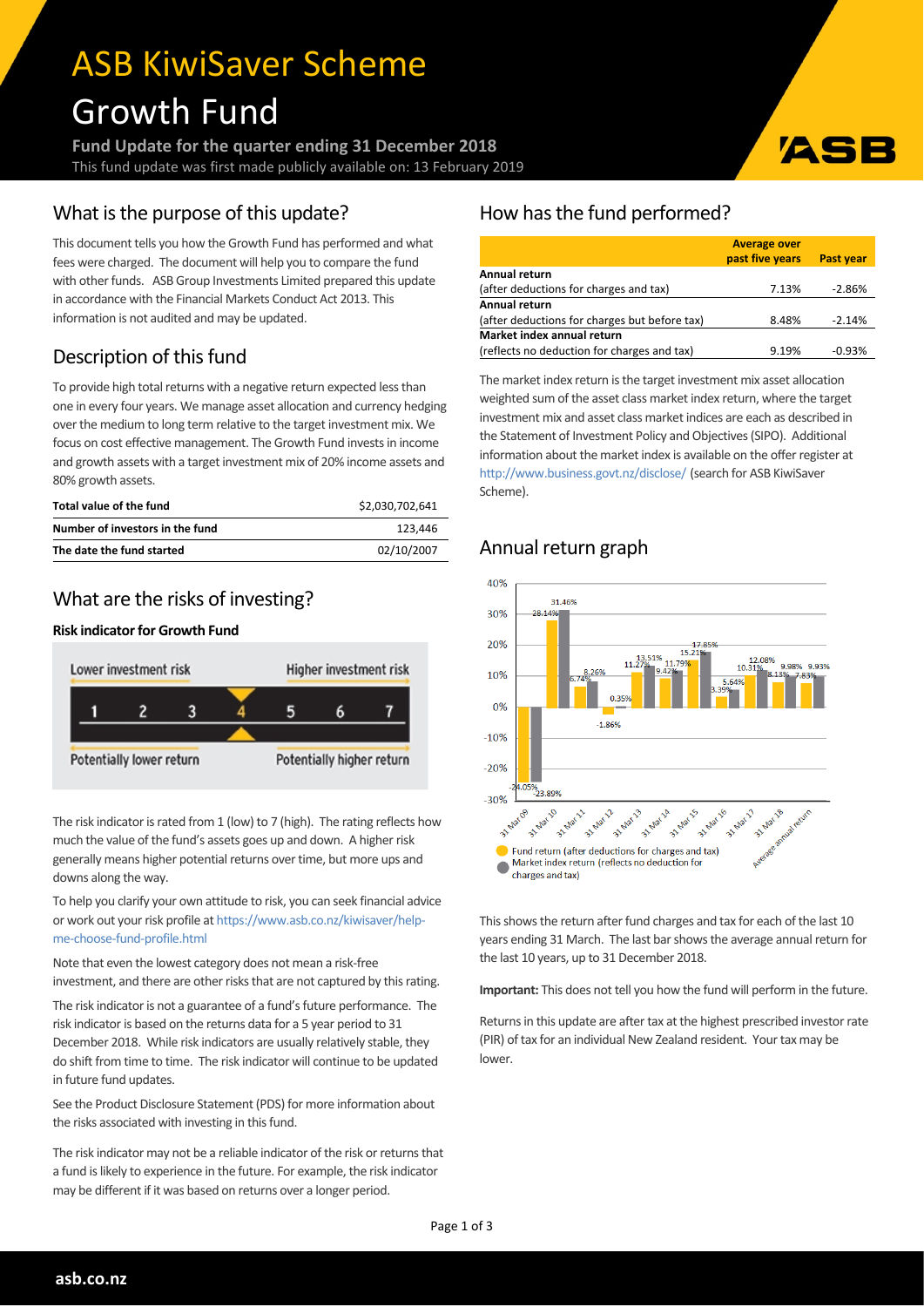# What fees are investors charged?

Investors in the Growth Fund are charged fund charges. In the year to 31 March 2018 these were:

|                                             | % of net asset value       |
|---------------------------------------------|----------------------------|
| Total fund charges <sup>1</sup>             | 0.64%                      |
| Which are made up of:                       |                            |
| Total management and administration charges | 0.64%                      |
| Including:                                  |                            |
| Manager's basic fee                         | 0.64%                      |
| Other management and administration charges | 0.00%                      |
| <b>Total performance-based fees</b>         | 0.00%                      |
| Other charges                               | Dollar amount per investor |
| Membership fees                             | \$30.00                    |

<sup>1</sup>Currently no GST or other tax is payable on the fees. The management fee that an investor pays is 0.70%. We now calculate our management fee daily instead of monthly. As a result, we expect that the total fund charges for the year ending 31 March 2019 will be 0.66% and the total fund charges for the *year ending 31 March 2020 will be 0.70%.*

Investors may also be charged individual action fees for specific actions or decisions (for example, for withdrawing from or switching funds). These fees are not currently charged for the fund.

Small differences in fees and charges can have a big impact on your investment over the long term.

## Example of how this applies to an investor

Jason had \$10,000 in the fund at the start of the year and did not make any further contributions. At the end of the year, Jason incurred a loss after fund charges were deducted of \$-286.00 (that is -2.86% of his initial \$10,000). Jason also paid \$30.00 in other charges. This gives Jason a total loss after tax of \$-316.00 for the year.

## What does the fund invest in?

#### **Actual investment mix**

This shows the types of assets that the fund invests in.



#### **Target investment mix**

This shows the mix of assets that the fund generally intends to invest in.

| 1.00%    |
|----------|
| 6.50%    |
| 12.50%   |
| 40.00%   |
| 32.50%   |
| 7.50%    |
| $0.00\%$ |
| $0.00\%$ |
| $0.00\%$ |
|          |

#### **Currency hedging**

As at 31 December 2018 the fund's exposure to assets denominated in foreign currencies was 64%, of which 85% was hedged. This meansthe fund's unhedged foreign currency exposure was 10% of the net asset value of the fund. More information on our currency hedging model can be found in the SIPO on the offerregister at http://www.business.govt.nz/disclose (search for ASB KiwiSaver Scheme).